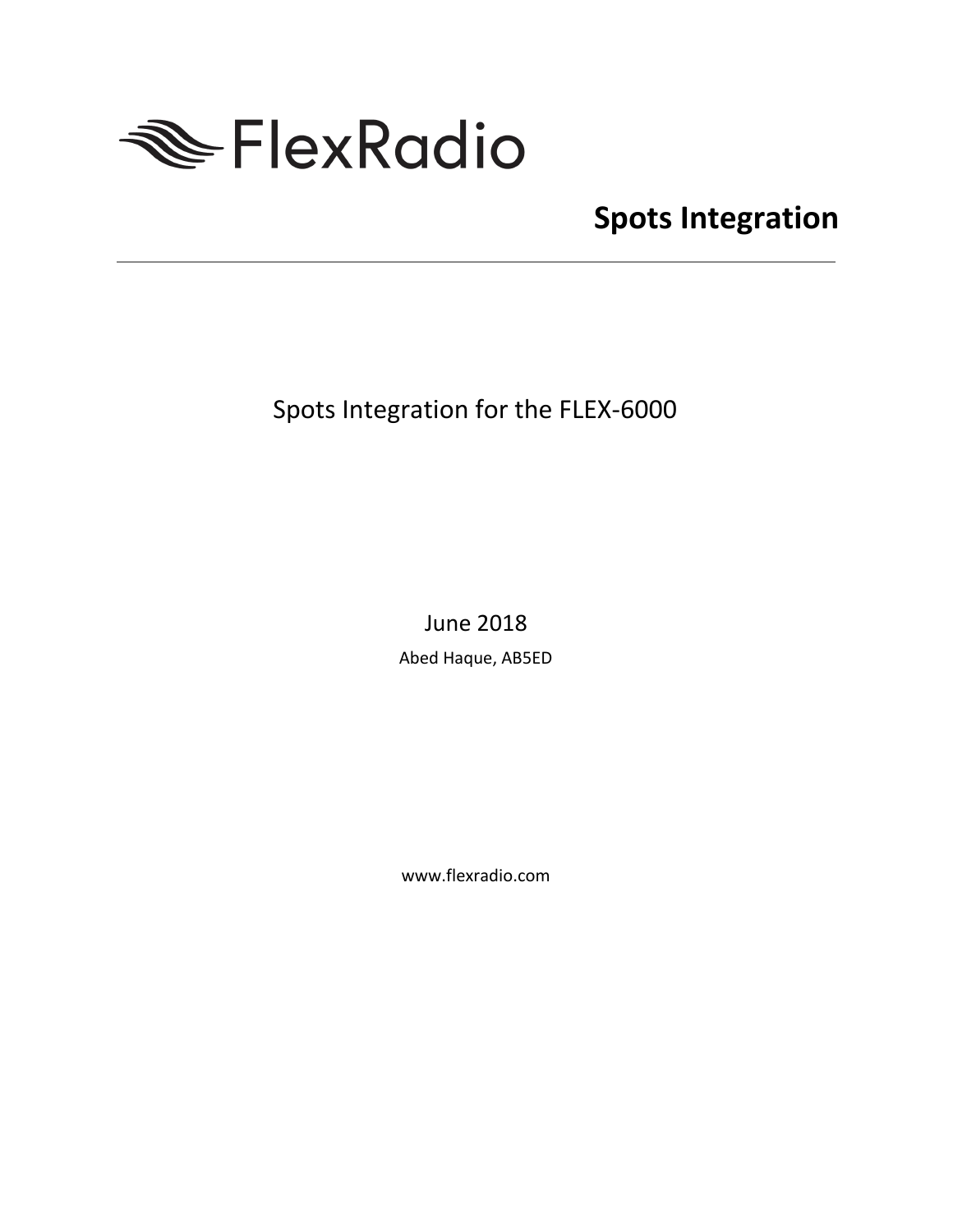| <b>Introduction</b>                               | $\mathbf 2$ |
|---------------------------------------------------|-------------|
| <b>Spots in SmartSDR for Windows</b>              | $\mathbf 2$ |
| Spots in SmartSDR for Maestro and the 6400M/6600M | 5           |
| <b>N1MM Integration</b>                           |             |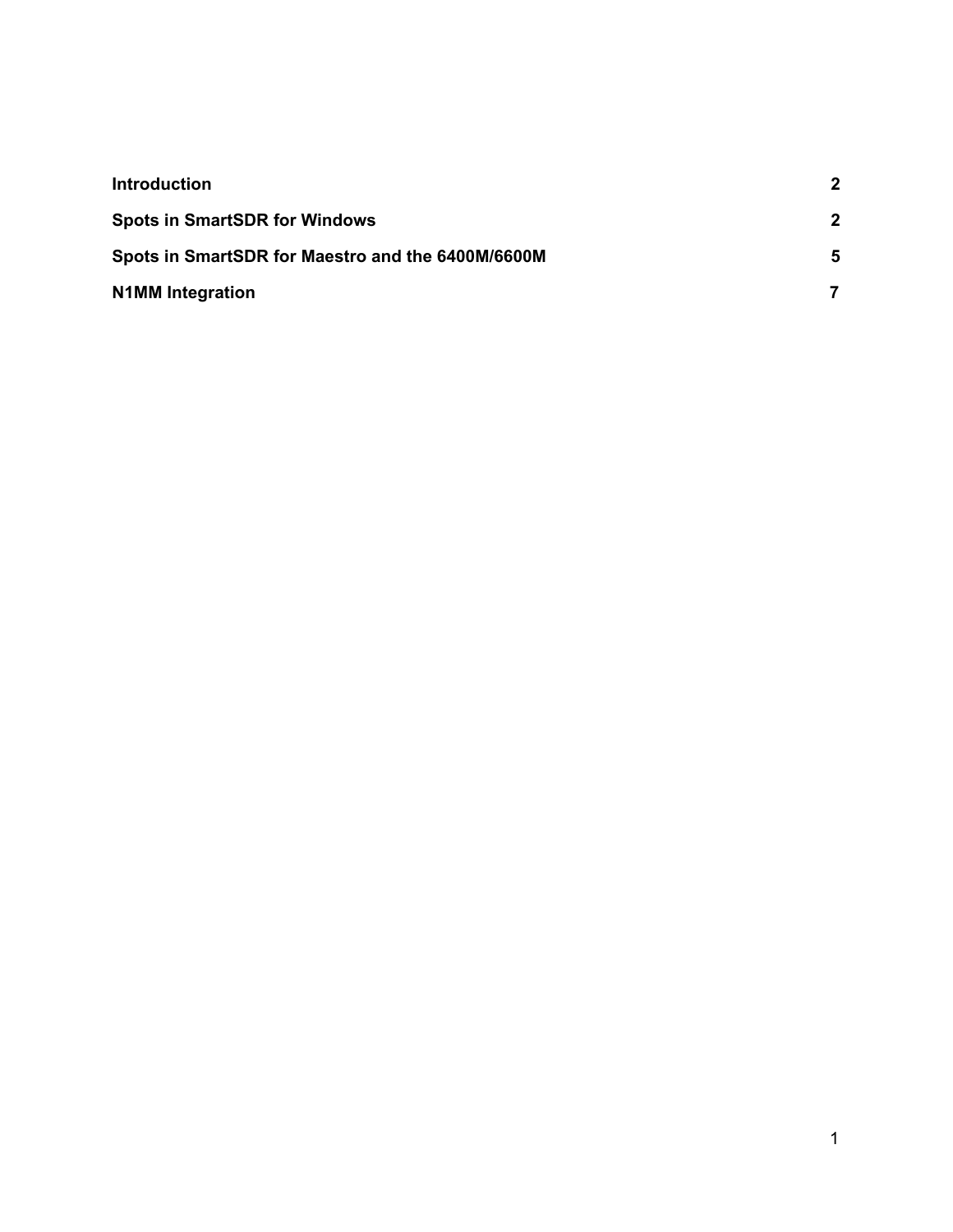### <span id="page-2-0"></span>Introduction

SmartSDR v2.3 for Windows and Maestro introduces a feature that allows Spots, supplied by third party programs, to be displayed directly in the Panadapter window. Some of these programs include N1MM, FRStack, Slicemaster, DXLabs, and Logger32. While there is no capability in SmartSDR to directly connect to a cluster server via telnet today, spots can be provided using these programs as well as any other third party program that uses the new Spot API commands in the radio. This document explains the various Spot controls that are available in SmartSDR. N1MM integration steps are also provided. For more information regarding the API, contact devhelp@flexradio.com.

## <span id="page-2-1"></span>Spots in SmartSDR for Windows



When enabled, spots will appear in SmartSDR as shown below:

When a spot is clicked, the Active Slice will automatically tune to the spot frequency. When there are many spots in a single area, they collapse into a number value. In the figure above, the "+3" is such a collection of spots. When this collection is clicked, the list of the spots expands, showing the spots in this area, as shown below: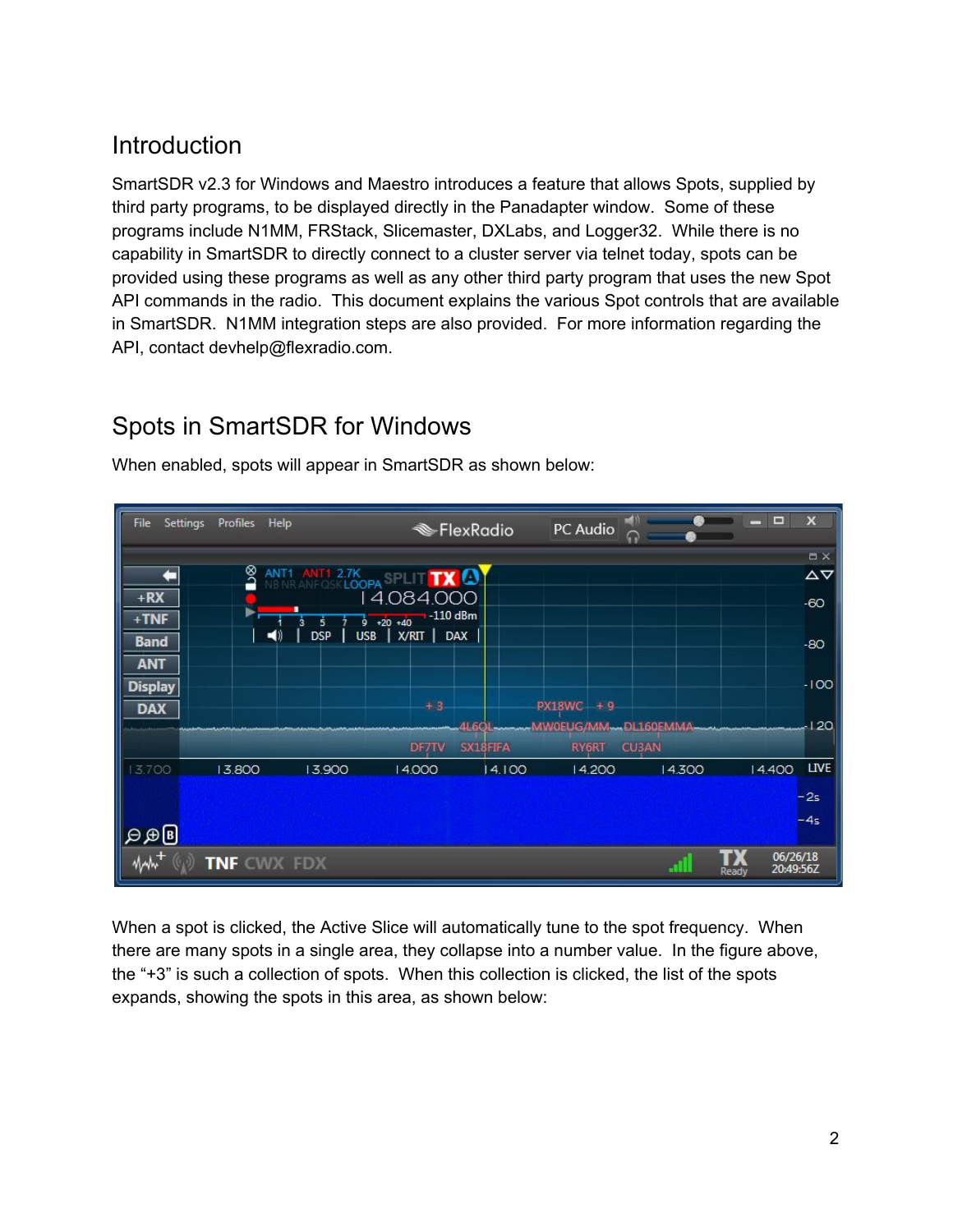| <b>File</b>                    | Settings Profiles Help |        |                      |                                                 |                                  | <b>ElexRadio</b> | PC Audio |              |        | $\begin{array}{c} \n - \n \end{array}$ | $\boldsymbol{\mathsf{x}}$ |
|--------------------------------|------------------------|--------|----------------------|-------------------------------------------------|----------------------------------|------------------|----------|--------------|--------|----------------------------------------|---------------------------|
|                                |                        |        |                      |                                                 |                                  |                  |          |              |        |                                        | <b>DX</b>                 |
|                                |                        | ∑      |                      | ANT1 ANT1 2.7K<br>NB NR ANF OSKLOOPA SPLIT TX Q |                                  |                  |          |              |        |                                        | $\Delta \nabla$           |
| $+ RX$                         |                        |        |                      |                                                 | 14.084.000                       |                  |          |              |        |                                        |                           |
|                                |                        |        |                      |                                                 |                                  |                  |          |              |        |                                        | $-60$                     |
| $+$ TNF                        |                        |        | <b>DSP</b>           |                                                 | $\frac{1}{9}$ +20 +40 $-110$ dBm |                  |          |              |        |                                        |                           |
| <b>Band</b>                    |                        |        | $\blacktriangleleft$ | USB   X/RIT   DAX                               |                                  |                  |          |              |        |                                        | $-80$                     |
| <b>ANT</b>                     |                        |        |                      |                                                 |                                  |                  |          |              |        |                                        |                           |
| <b>Display</b>                 |                        |        |                      |                                                 | <b>AYOFWC</b><br>7X2FIFA         |                  |          |              |        |                                        | $-100$                    |
|                                |                        |        |                      |                                                 | <b>UN7GBX</b><br>$+3$            |                  | $+3$     | $+8$         |        |                                        |                           |
| <b>DAX</b>                     |                        |        |                      |                                                 |                                  |                  |          |              |        |                                        |                           |
|                                |                        |        |                      |                                                 |                                  |                  |          |              |        |                                        | -120                      |
|                                |                        |        |                      |                                                 | DF7TV                            | SX18FIFA         | RY6RT    | <b>CU3AN</b> |        |                                        |                           |
| 3.700                          |                        | 13.800 |                      | 13.900                                          | 14.000                           | 14.100           | 14.200   |              | 14.300 | 14.400                                 | <b>LIVE</b>               |
|                                |                        |        |                      |                                                 |                                  |                  |          |              |        |                                        | $-2s$                     |
|                                |                        |        |                      |                                                 |                                  |                  |          |              |        |                                        |                           |
|                                |                        |        |                      |                                                 |                                  |                  |          |              |        |                                        | $-4s$                     |
| $\mathbf{B} \oplus \mathbf{C}$ |                        |        |                      |                                                 |                                  |                  |          |              |        |                                        |                           |
|                                |                        |        | <b>TNF CWX FDX</b>   |                                                 |                                  |                  |          |              |        | 06/26/18<br>20:50:34Z                  |                           |
|                                |                        |        |                      |                                                 |                                  |                  |          |              |        | Ready                                  |                           |

Clicking any of these spots will tune the Active Slice to the spot frequency. Hovering the mouse cursor over a spot will show the spot timestamp as well as any comments associated with the spot, if available. This is shown below:

| File                      |       | Settings Profiles Help |            |                                                | <b>ElexRadio</b>          |        | PC Audio           | ۰m<br>ຕ      |        | $  x$                 |
|---------------------------|-------|------------------------|------------|------------------------------------------------|---------------------------|--------|--------------------|--------------|--------|-----------------------|
|                           |       |                        |            |                                                |                           |        |                    |              |        | <b>OX</b>             |
|                           |       | ∑                      |            | ANT1 ANT1 2.7K<br>NB NRANE OSKLOOPA SPLIT TX O |                           |        |                    |              |        | $\Delta \nabla$       |
| $+ RX$<br>$+$ TNF         |       |                        |            | 14.084.000<br>$\frac{1}{9}$ +20 +40 $-110$ dBm |                           |        |                    |              |        | $-60$                 |
| <b>Band</b><br><b>ANT</b> |       | $\blacktriangleleft$   | <b>DSP</b> | USB   X/RIT   DAX                              |                           |        |                    |              |        | $-80$                 |
| <b>Display</b>            |       |                        |            |                                                |                           |        |                    |              |        | $-100$                |
| <b>DAX</b>                |       |                        |            | $+6$                                           | $+18$                     |        | $+17$              | $+9$         |        |                       |
|                           |       |                        |            | 2018/06/26 20:42:53Z<br>FT-8 TNX 73            | <b>UN7GBX</b><br>SX18FIFA |        | PV8AL PP1WW TA3AIK | IZ3NXA. WP4V |        | $-120$                |
|                           | 13800 |                        | 13.900     | 14.000                                         |                           | 14.100 | 14.200             |              | 14.300 | $ $ $\angle$ LIVE     |
|                           |       |                        |            |                                                |                           |        |                    |              |        | $-1s$                 |
|                           |       |                        |            |                                                |                           |        |                    |              |        | $-2s$                 |
| Wh ?                      |       | TNF CWX FDX            |            |                                                |                           |        |                    |              | Ready  | 06/26/18<br>21:23:40Z |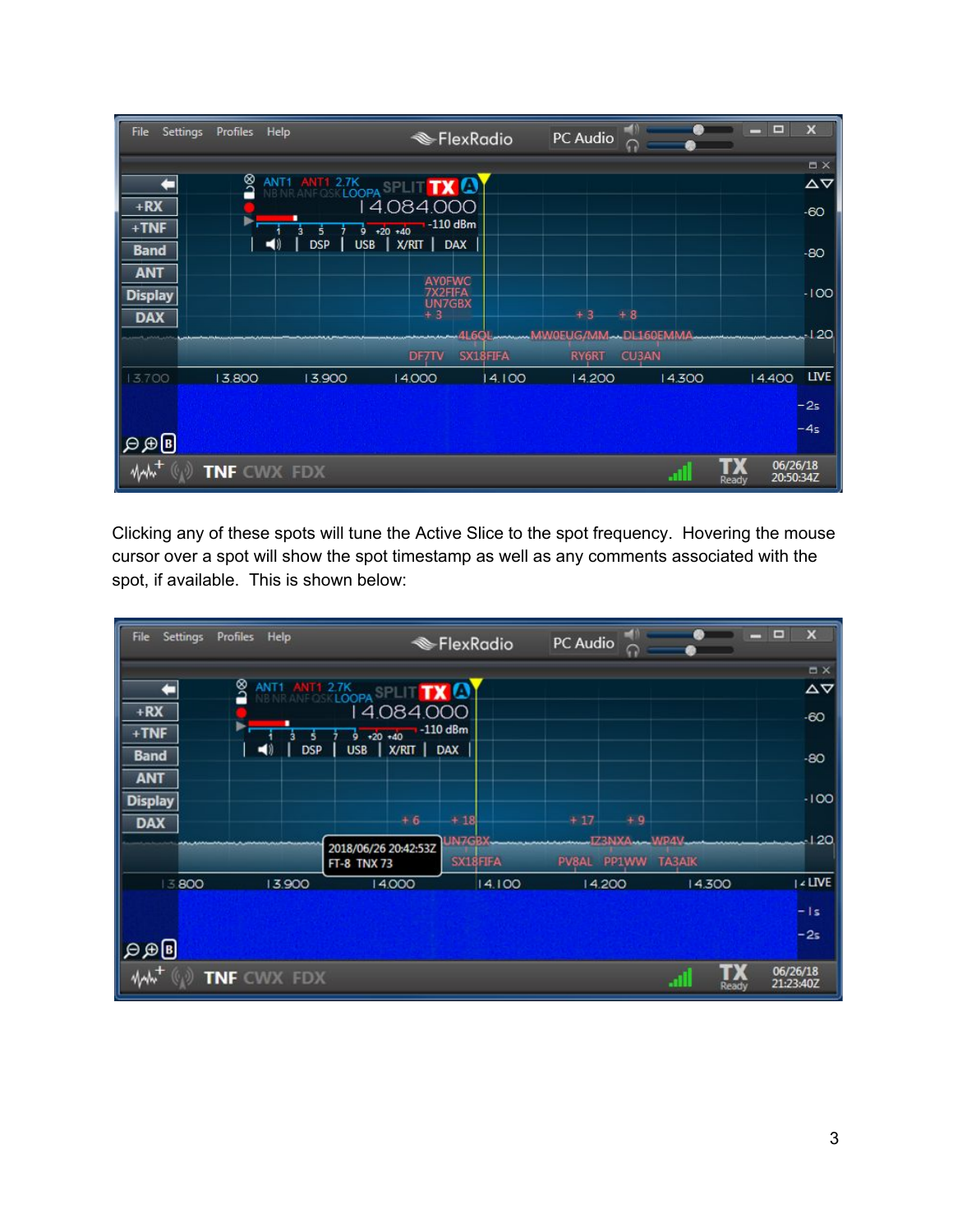| <b>File</b>                  | Settings Profiles Help       | <b>ElexRadio</b>                                   |            | PC Audio<br>ິ         |              | $\blacksquare$<br>$\times$     |
|------------------------------|------------------------------|----------------------------------------------------|------------|-----------------------|--------------|--------------------------------|
|                              |                              |                                                    |            |                       |              | <b>DX</b>                      |
|                              | ৣ                            | ANT1 ANT1 2.7K SPLITTY                             |            |                       |              | $\Delta \nabla$                |
| $+ RX$<br><b>TNF</b>         |                              | 14.084.000<br>$9 + 20 + 40$ -110 dBm               |            |                       |              | $-60$                          |
| <b>Band</b>                  | <b>DSP</b><br>$\blacksquare$ | X/RIT   DAX<br><b>USB</b>                          |            |                       |              | $-80$                          |
| <b>ANT</b><br><b>Display</b> |                              |                                                    |            |                       |              | $-100$                         |
| <b>DAX</b>                   |                              | $+6$<br>$+18$                                      |            | $+9$<br>$+17$         |              |                                |
|                              |                              | Delete UN7GBX Spot<br><b>THE REAL PROPERTY AND</b> | $30-10$ FA | PP1WW TA3AIK<br>PV8AL | JZ3NXA  WP4V | 120ء۔                          |
| 13.800                       | 13.900                       | 14.000                                             | 14.100     | 14.200                | 14.300       | $ 4$ LIVE                      |
|                              |                              |                                                    |            |                       |              | $-1s$                          |
| ∄⊕ ⊝                         |                              |                                                    |            |                       |              | $-2s$                          |
|                              | TNF CWX FDX                  |                                                    |            |                       |              | 06/26/18<br>21:24:27Z<br>Ready |

A specific spot can be deleted by right-clicking on a spot, as shown below:

The spot settings menu can be found by going to **Settings → Spots**… in SmartSDR. This window is shown below:

| <b>Spot Settings</b> |                           | $\pmb{\times}$ |
|----------------------|---------------------------|----------------|
|                      | <b>Spot Settings</b>      |                |
| Spots:               | <b>Enabled</b>            |                |
| Levels:              |                           | 2              |
| Position:            |                           |                |
| Size:                |                           | 13             |
|                      | Override Colors: Disabled |                |
| Clear All Spots      |                           |                |

The **Spots** button enables or disables the Spots feature.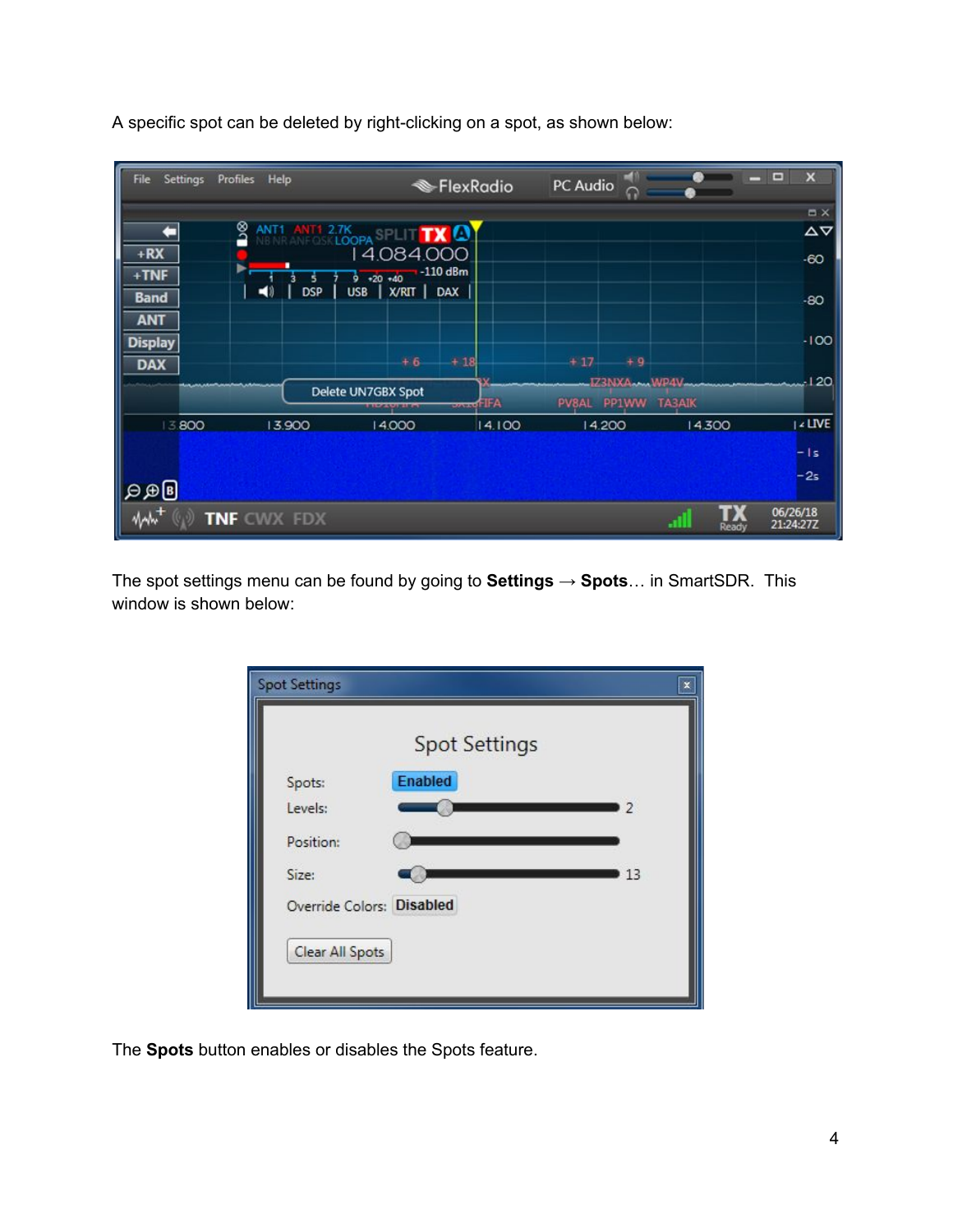The **Levels** slider changes the depth of the displayed spots before collapsing them into a list of spots.

The **Position** slider determines the location in the Panadapter where spots will be rendered. The lowest setting places spots at the bottom of the Panadapter. Increasing this value will raise the starting position closer to the top of the Panadapter. This setting can be useful for users that prefer that spots appear above signals that appear in the Panadapter.

The **Size** slider changes the font size of the spots.

Enabling **Override Colors** will provide an option to set the colors of all spots to the color of the user's choice, as opposed to colors specified by the application providing the spots.

Pressing the **Clear All Spots** button clears all currently collected spots in the radio.

### <span id="page-5-0"></span>Spots in SmartSDR for Maestro and the 6400M/6600M

Spot operation in SmartSDR for Maestro and the 6400M/6600M radios is very similar to SmartSDR for Windows. Spots will appear as shown below:

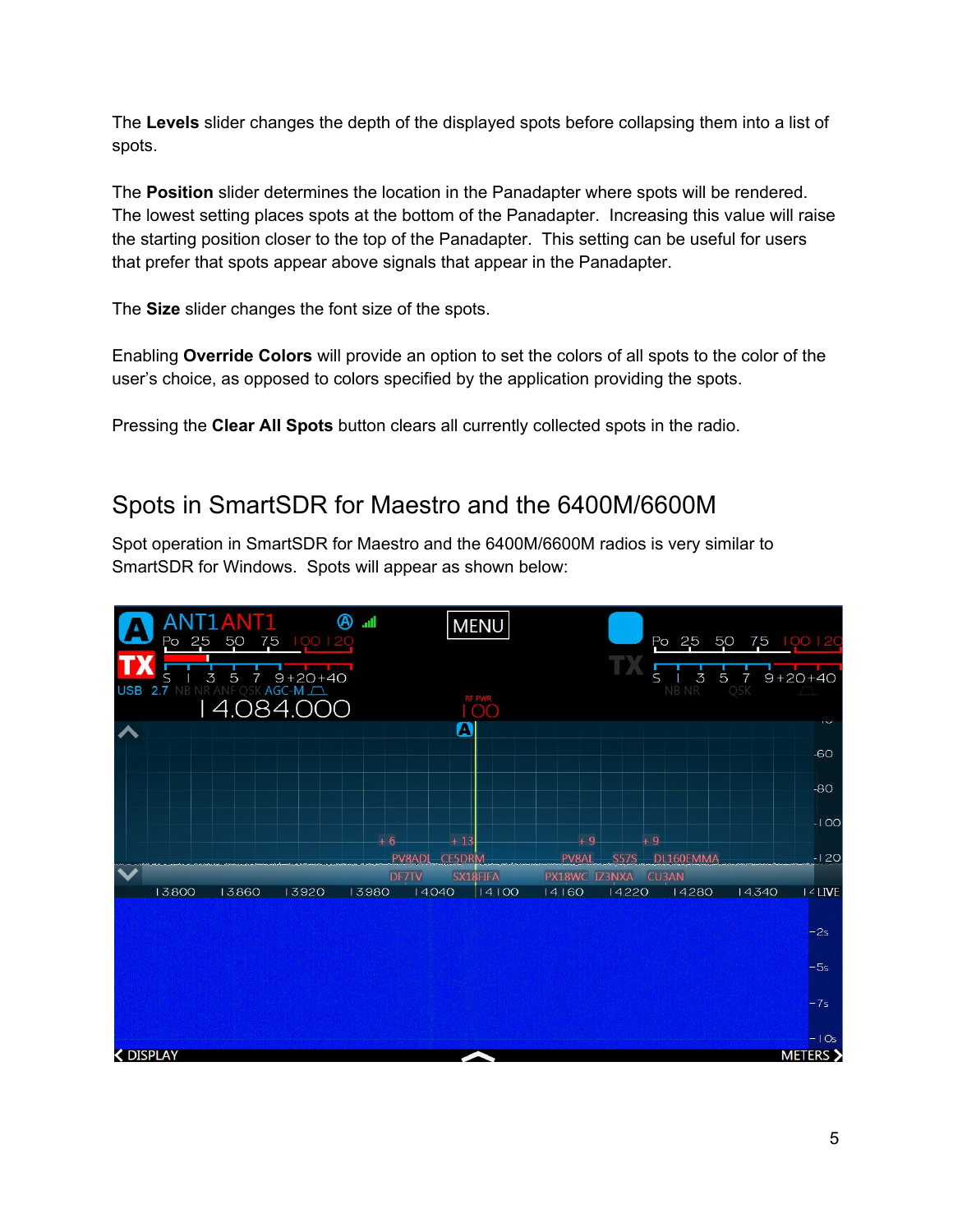To see the timestamp, additional comments, and deletion option, simply touch and hold a spot. A menu will appear, as shown below:

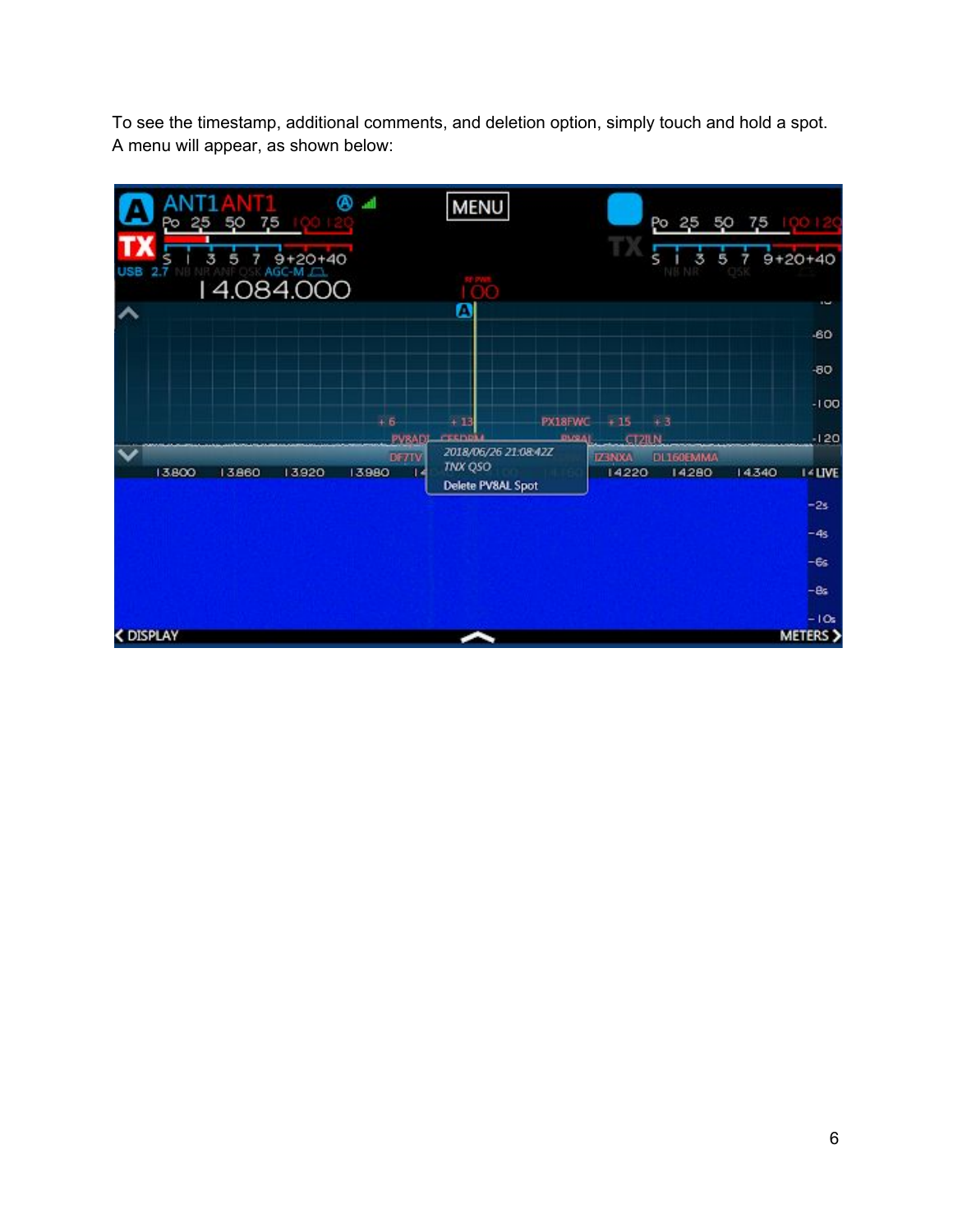The Spot settings menu can be reached by going to **Menu → Spots**. This menu shows the same controls as are presented in SmartSDR for Windows.

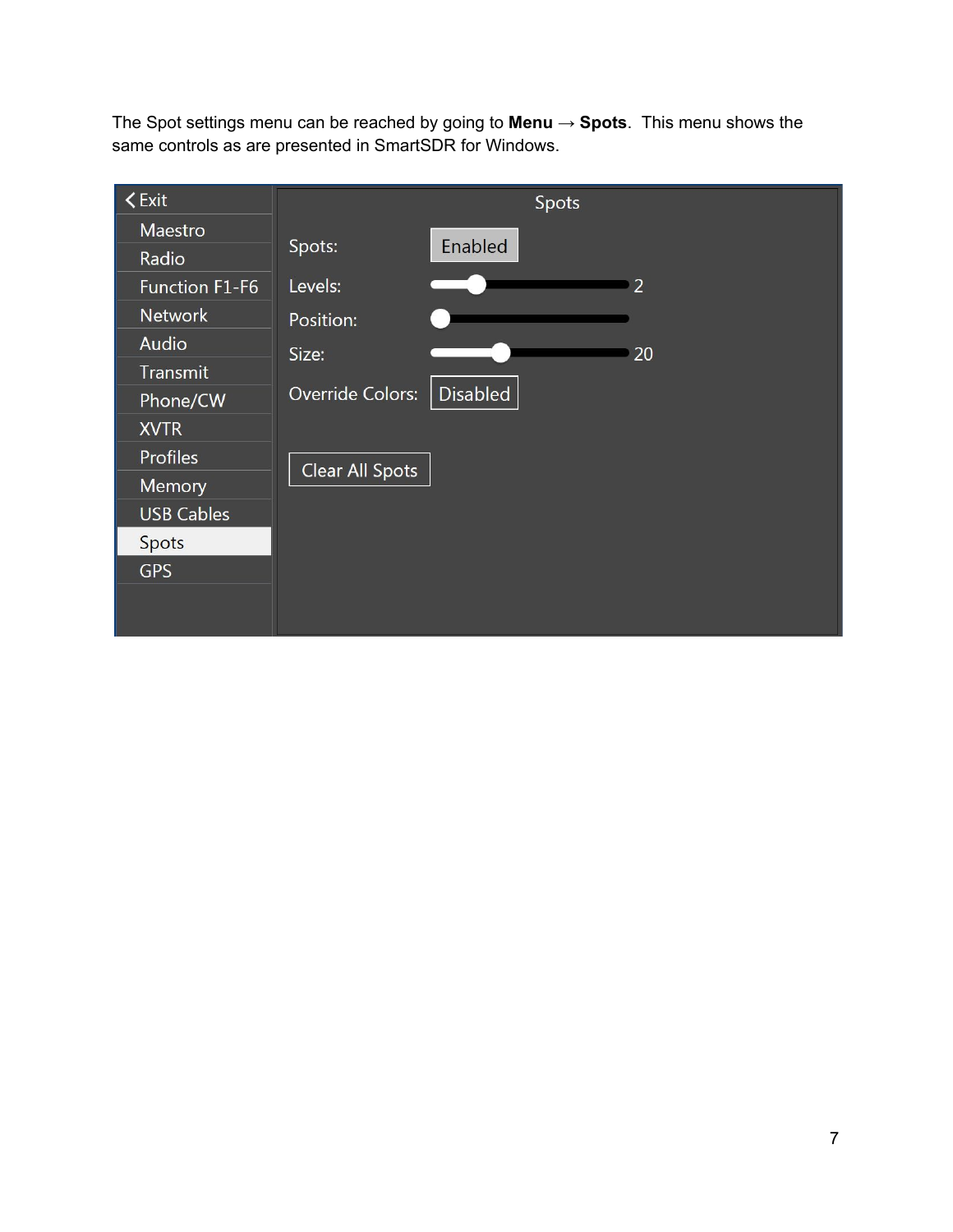# <span id="page-8-0"></span>N1MM Integration

While our Spots API is available for use by any application, we also wanted to provide a way to get the data directly from N1MM as it has a well-known UDP protocol for announcing Spots.

In order to set this up, N1MM must be configured to output the Spot data to a particular UDP port. This can be setup in the **Config -> Configure Ports, Mode Control, Audio, Other**… Menu.

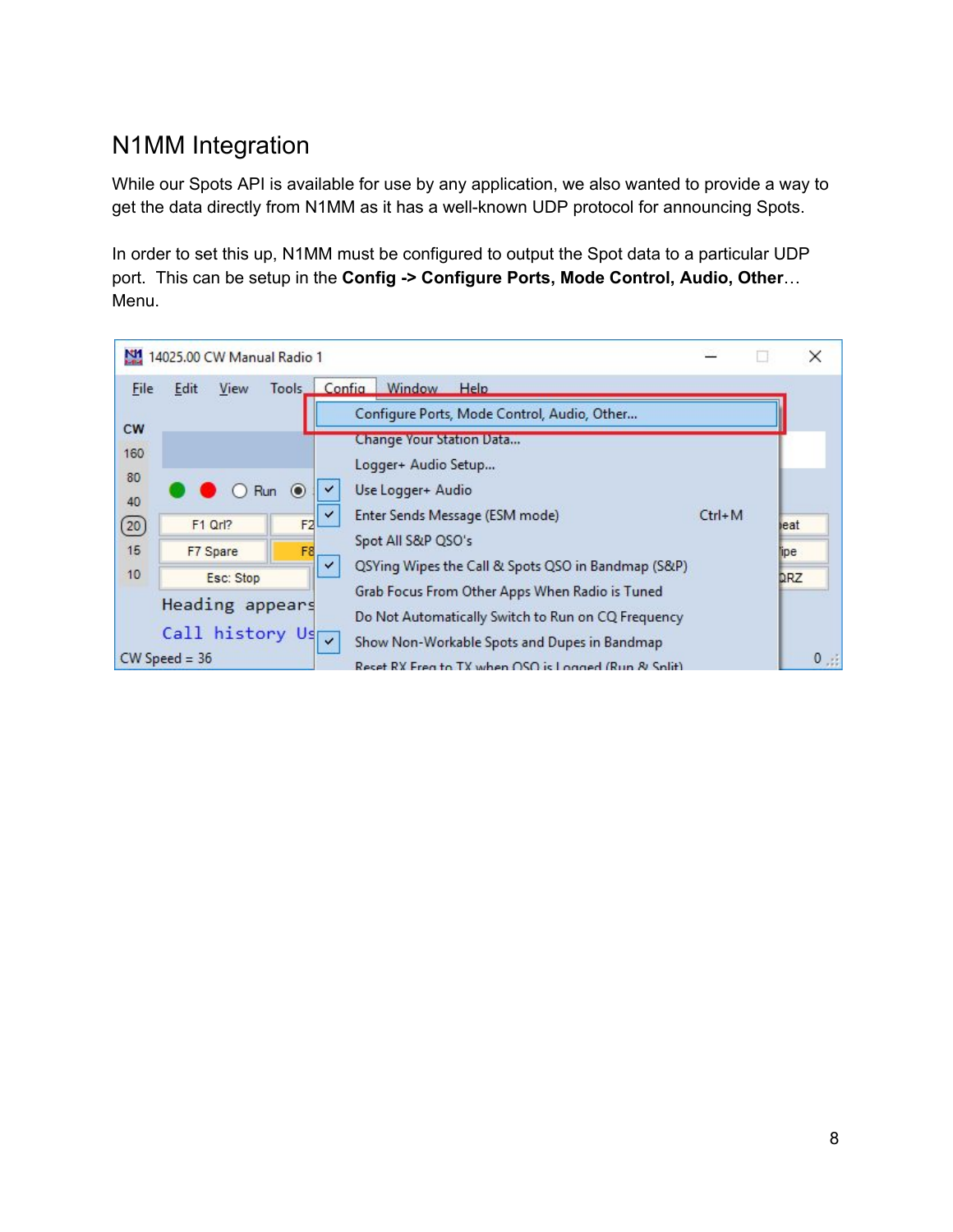Then, on the Broadcast Data Tab, make sure that the Spots checkbox is marked. Note the IP address (typically 127.0.0.1, meaning on the same machine) and the port number.

NOTE: We recommend use of separate ports for the Radio broadcast and the Spots broadcast functions as shown in the screenshot below (12061 vs 12060). This will allow the Focus Helper to work side by side with an N1MMSpot Port.

| M Configurer                                                                                                                                                                                                                                                                     |                                                                                                                                                                                                                                                                                                                       | × |
|----------------------------------------------------------------------------------------------------------------------------------------------------------------------------------------------------------------------------------------------------------------------------------|-----------------------------------------------------------------------------------------------------------------------------------------------------------------------------------------------------------------------------------------------------------------------------------------------------------------------|---|
| Hardware Function Keys Digital Modes Other                                                                                                                                                                                                                                       | <b>Broadcast Data</b><br>Winkey Mode Control Antennas Score Reporting                                                                                                                                                                                                                                                 |   |
|                                                                                                                                                                                                                                                                                  | Select the type of data you wish to broadcast, and the the IP Address(es) and port(s) for the receiver(s) of the data.<br>Use 127.0.0.1 for the local machine. Use 12060 as the port unless the receiving application requires a different port.<br>255 in the low order octet will broadcast to your current subnet. |   |
| Type of data                                                                                                                                                                                                                                                                     | IP Addr: Port IP Addr: Port                                                                                                                                                                                                                                                                                           |   |
| Application Info                                                                                                                                                                                                                                                                 | 127.0.0.1:12060                                                                                                                                                                                                                                                                                                       |   |
| Radio<br>⋈                                                                                                                                                                                                                                                                       | 127.0.0.1:12060                                                                                                                                                                                                                                                                                                       |   |
| Contacts $\sqrt{\phantom{a}}$ All Computers<br>$\vee$                                                                                                                                                                                                                            | 127.0.0.1:12060                                                                                                                                                                                                                                                                                                       |   |
| Spots                                                                                                                                                                                                                                                                            | 127.0.0.1:12061                                                                                                                                                                                                                                                                                                       |   |
| Rotor                                                                                                                                                                                                                                                                            | 127.0.0.1:12040                                                                                                                                                                                                                                                                                                       |   |
| Score                                                                                                                                                                                                                                                                            | 127.0.0.1:12060                                                                                                                                                                                                                                                                                                       |   |
| WSJT and JTAlert connection settings. IP Address and port<br>must match each programs settings. Allows direct logging<br>from each program into N1MM.<br>Sets the IP Address and port that an external program can<br>connect to N1MM+ via TCP Port for logging purposes. (JTDX) | Enable<br><b>IP Address</b><br><b>UDP Port</b><br>2333<br>Enable<br>127.0.0.1<br><b>IP Address</b><br><b>TCP Port</b><br>Enable<br>127.0.0.1<br>52001<br>Enable                                                                                                                                                       |   |
|                                                                                                                                                                                                                                                                                  | OK<br>Cancel<br>Help                                                                                                                                                                                                                                                                                                  |   |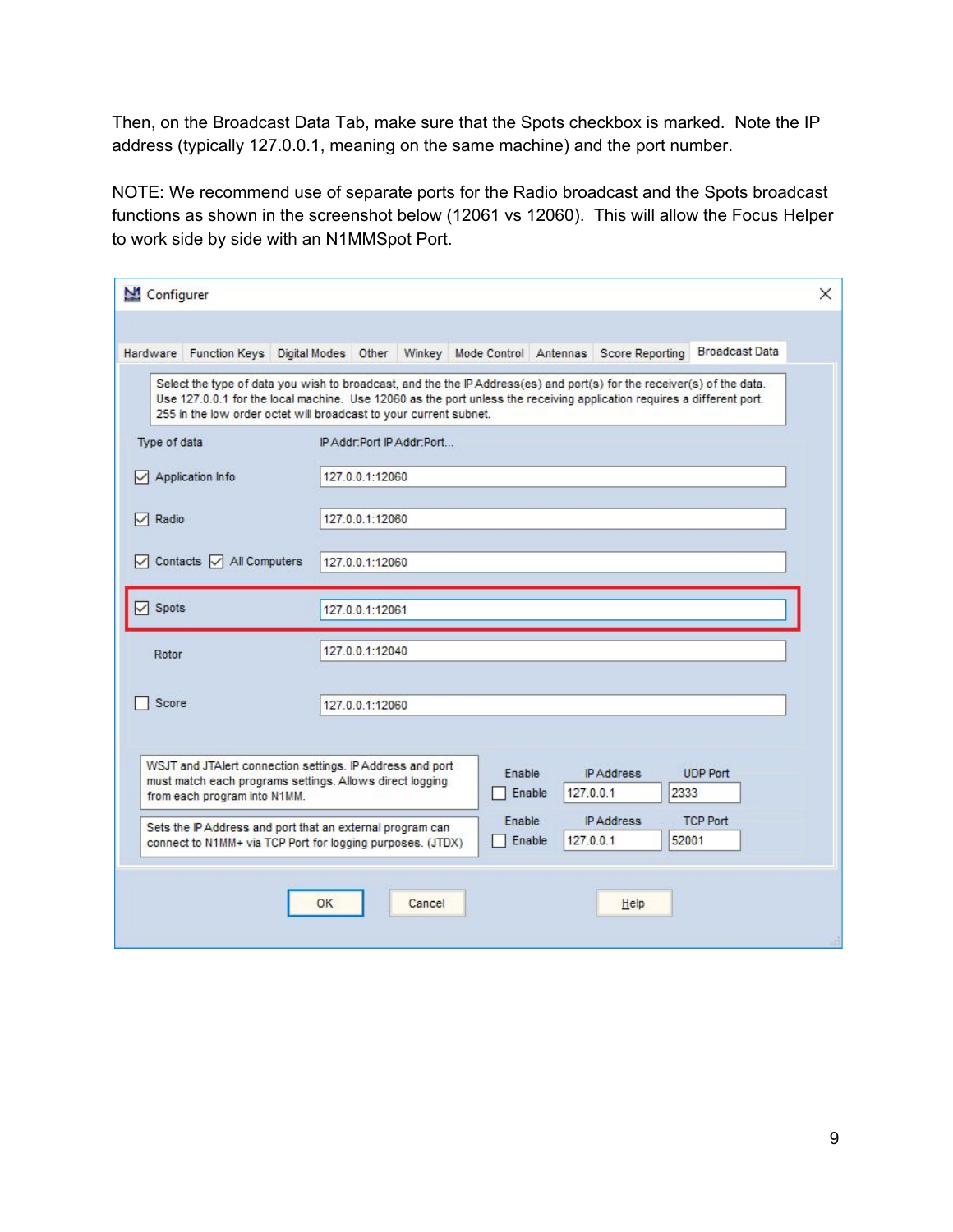The next step is to set up the Flex software to receive the spots.. We do this in the SmartSDR CAT application. From the SmartSDR CAT main window, click the **Add…** button.

|     | SmartSDR CAT                                                   |                                   | ×        |
|-----|----------------------------------------------------------------|-----------------------------------|----------|
|     |                                                                |                                   | Settings |
|     |                                                                | <b>FLEX-6700</b><br>Austin KE5DTO |          |
|     | <b>TCP: Port 5002</b><br>Slice: A Auto Switch TX               |                                   |          |
|     | Serial: COM4<br>Slice: A Auto Switch TX<br>Process: N1MMLogger |                                   |          |
|     | Serial: COM5<br>Slice: B Auto Switch TX<br>Process: N1MMLogger |                                   |          |
|     | Serial: COM6<br>Slices: A/B<br>Process: N1MMLogger             |                                   |          |
|     | Serial: COM7                                                   |                                   |          |
| Add | Edit                                                           | Log                               | Remove   |

Select the N1MM Spot type and input the port number that you configured in N1MM (12061 in our example).

| Port Protocol:   | $\sim$<br>N1MMSpot |
|------------------|--------------------|
| Port Type:       | <b>UDP</b>         |
| <b>UDP Port:</b> | 12061              |
| Lifetime (s):    | 3600               |
|                  |                    |